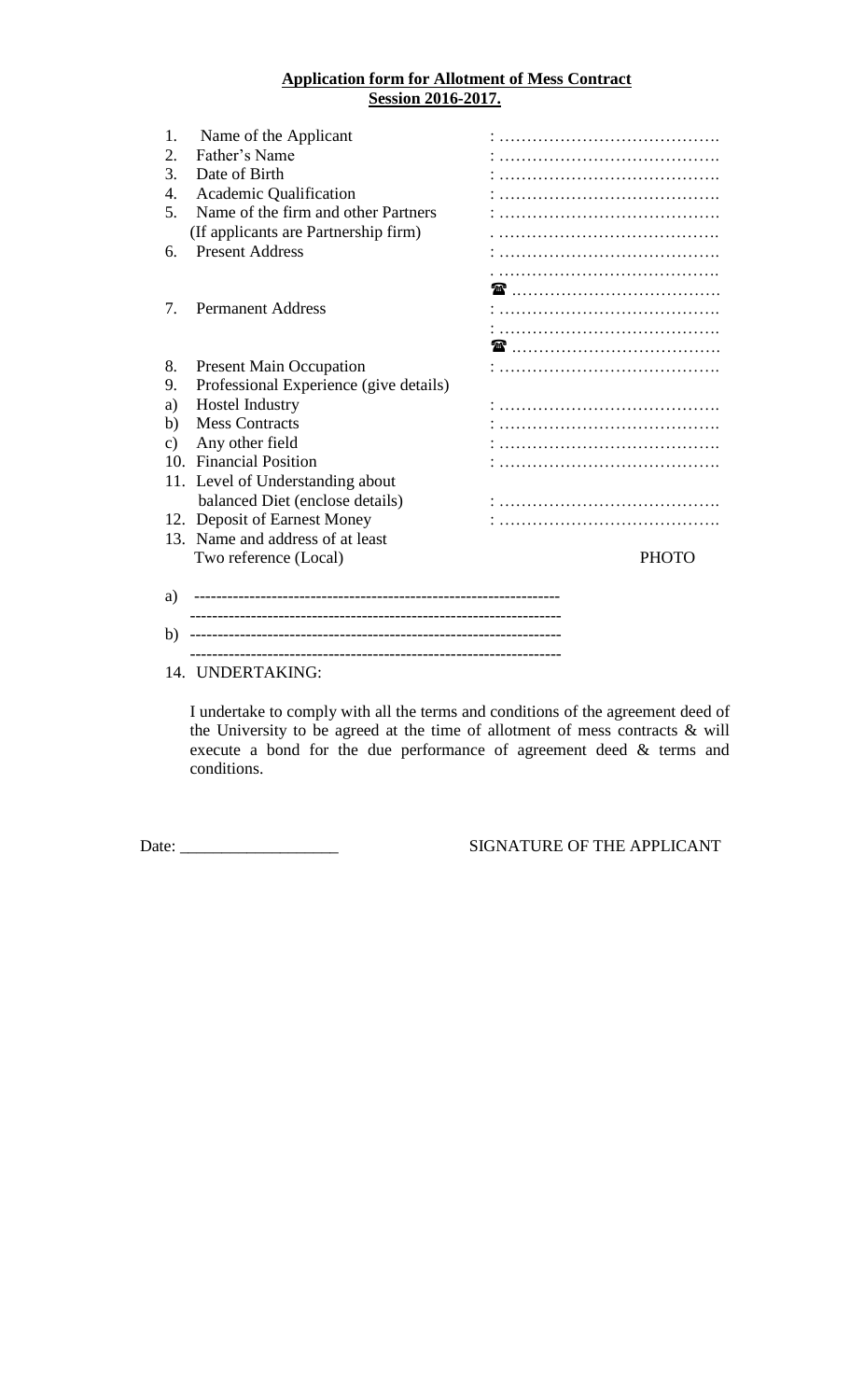#### AGREEMENT DEED

I……………………………………S/oShri……………………………………………

Address…………………………………………………………………………………

…………..bind my self for the hostel mess of University hostel licensed in my favour

on the following terms & conditions:-

- 1. That the duration of the license of the hostel mess shall be upto 30-06-2017 from the issue of license.
- 2. That I have deposited Rs.25,000/- as electricity charges vide receipt no………dated……………..
- 3. That I have deposited Rs.3000/- as water charges vide receipt no………..dated…………….
- 4. That I shall not sublet the mess in any form.
- 5. That I shall not entertain my guest in the hostel premises.
- 6. That the quality of the food will be very good to the satisfaction of authorities.
- 7. That the service staff will be neatly and cleanly dressed and they will be provided uniforms as prescribed by the Coordinator/Warden. (Colour may be specified).
- 8. That I shall take care of the cleanliness of the mess as well as kitchen. This shall be responsibility of the contractor and not of the hostel sweeper.
- 9. That the behavior of the service staff and mine towards the hostel residents shall be good. In case, the behavior of the service staff and mine is not satisfactory towards the hostel residents, the license will be cancelled by giving one month notice.
- 10. That the Coordinator/Warden/Deputy Chief Warden/Chief Wardens if needed, may check the quality of the food served to the hostlers. If in the opinion of the Coordinator/Warden, quality of the meal being served to the hostel resident is not up to the mark, a fine of Rs.1000/- at one time for poor quality of food/poor cleanliness be levied. The Chief Warden can impose fine up to the extent of Rs.2,000/-. The observations of the Chief Warden will be taken into consideration during award of contract during subsequent years by the University.
- 11. In case of any dispute between the two parties, the same will be referred for the arbitration to the Vice-Chancellor and his decision shall be final. No party will have any objection regarding the appointment of the Vice-Chancellor being the head of the institution as arbitrator. The appointment of the Vice-Chancellor will be binding on both the parties. However legal jurisdiction shall be limited to Hisar only. The provision of Arbitration & Reconciliation Act 1996 will apply on both parties.
- 12. The terms  $\&$  condition (Annexure 'I  $\&$  II') will form the part of the agreement and binding on the Contractor.

In witness of which the parties have signed this agreement the day  $\&$  year first above written. Signed, Sealed & Delivered For and on behalf For and on behalf of of………………………….. Vice-Chancellor, GJUS&T,

of contractor GJUS&T, Hisar. i. 1.  $\overline{\mathbf{a}}$ . 2.

Hisar Signed by

Name:- Designation:-Registrar Witness with full address Witness with full address of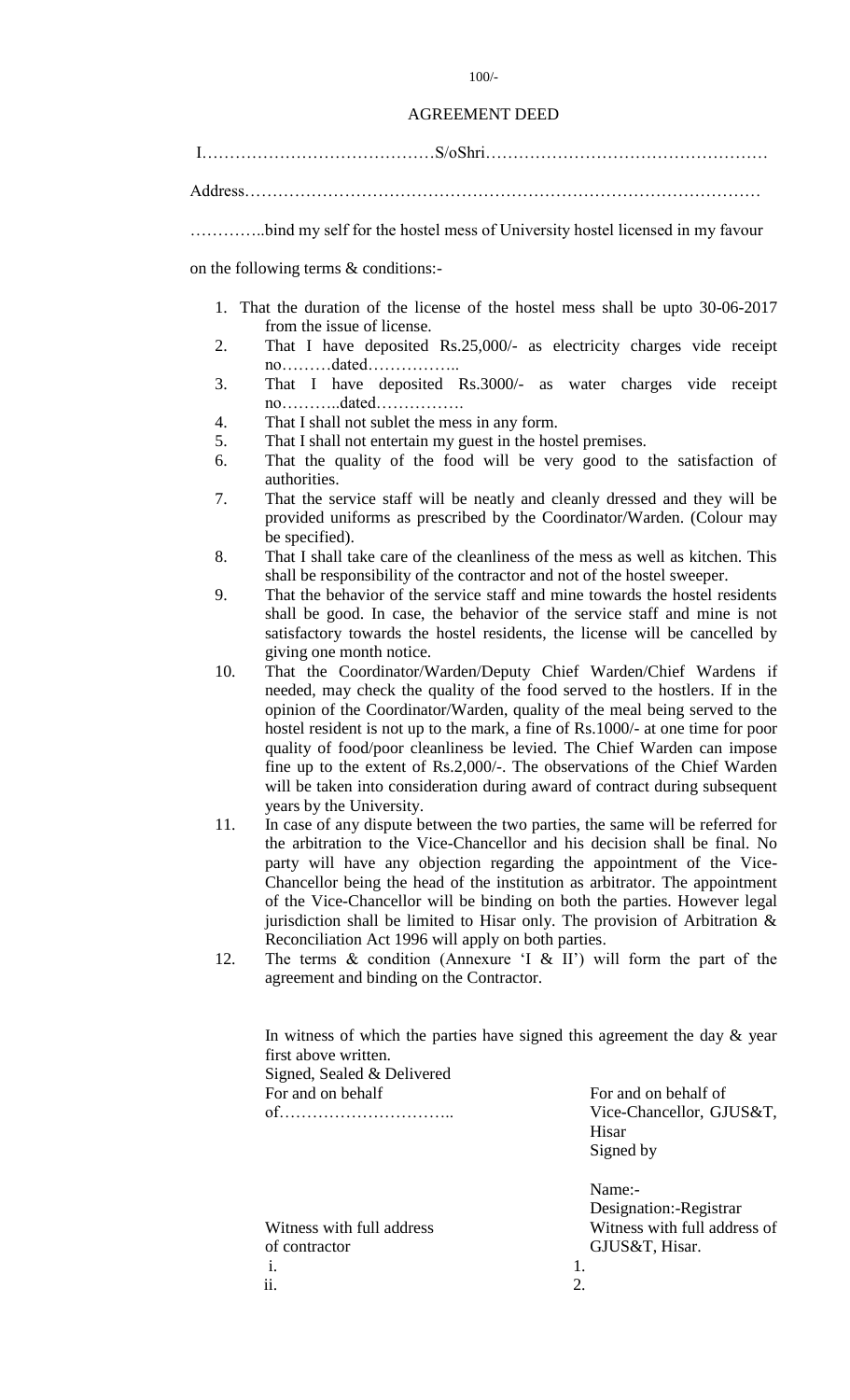#### Annexure-I TERMS & CONDITIONS

- 1. The duration of license of the University mess to each hostel for the year 2016-17 shall be from July 2016 to 30 June 2017.
- 2. Refundable earnest money/security (interest free) of Rs.1,00,000/- (one lac only in the form of DD) is required at the time of application. The same amount will be adjusted against security after allotment of the mess.
- **3. After allotment, if mess contractor fails to join/start the mess or commit default in joining the mess the Rs.25000/- will be deducted from the refundable earnest money/security (interest free) of Rs.1,00,000/-.**
- 4. Electricity security at the rate of Rs.25,000/- per year will have to be deposited by the licensee in advance at the time of allotment of license. If the amount of actual meter reading after one year, increases from Rs.25,000/- the difference will have to be deposited by the licensee. The separate meter for use by the licensee for the dinning hall and kitchen will be provided by the office of Superintending Engineer. If the amount of actual electric consumption remains less than Rs.25,000/ the same will be refundable by the concerned Hostel Coordinator/Warden/SE office.
- 5. Water charges @ Rs.250/- per month may be charged from the licensee. Total amount (Rs.250x12= Rs.3000/-) shall be paid immediately on receipt of allotment letter.
- 6. Subletting will not be permissible except with the approval of the competent authority.
- 7. The licensee will not entertain his guests in the mess.
- 8. The quality of the food should be good.
- 9. The service staff of mess contractor should be neatly and cleanly dressed.
- 10. The licensee will take care of the cleanliness of the mess as well as kitchen.
- 11. The behavior of the service staff and the licensee towards the hostel residents should be good. In case behavior of service staff and licensee is not satisfactory towards the hostel residents, the license can be withdrawn by giving one month notice with the approval of the Vice-Chancellor. The Mess Contractor would employ minimum one waiter for each thirty residents other than kitchen staff members.
- 12. The Wardens/Coordinators/Deputy Chief Warden/Chief Wardens, if needed may check the quality of food served to the hostlers. If, in the opinion of the Wardens/Coordinators, quality of the meal being served to the hostel residents is not up to the mark, he/she may impose a fine of Rs.1000/- at one time for poor quality of food/poor cleanliness. The Chief Warden is authorized to fine up to the extent of Rs.2000/- (Rs. Two thousand). The situation and the observations of the Chief Warden will be taken into consideration during award of contract during subsequent years by the University.
- 13. In case of any dispute between the two parties, the same will be referred for the arbitration to the Vice-Chancellor and his decision shall be final. No party will have any objection regarding the appointment of the Vice-Chancellor being the head of the institution as arbitrator. The appointment of the Vice-Chancellor will be binding on both the parties. However legal jurisdiction shall be limited to Hisar only. The provision of Arbitration & Reconciliation Act 1996 will apply on both parties.
- 14. The licensee will have to execute an agreement deed on the stamp paper of Rs.100/- duly attested by the notary public, which should contain all terms and conditions of the license on the format to be supplied by the office.
- 15. Guests of the hostel residents/University employees would also be charged the same rate of diet as approved for hostel residents plus Rs.3/- extra as guest diet for a limited period not exceeding seven days with prior permission of the Warden/Coordinator. Guest entry would be made in the residents account only. No cash will be accepted by the contractor from guest.
- 16. In case the licensee wants to vacate the hostel mess, he will have to intimate the Chief Warden one month in advance. On the other hand, if the licensee does not run the mess satisfactorily, he will also be given one month notice to vacate the hostel mess by the University. License can be revoked by the Vice-Chancellor without any notice and without assigning any reason, whatsoever.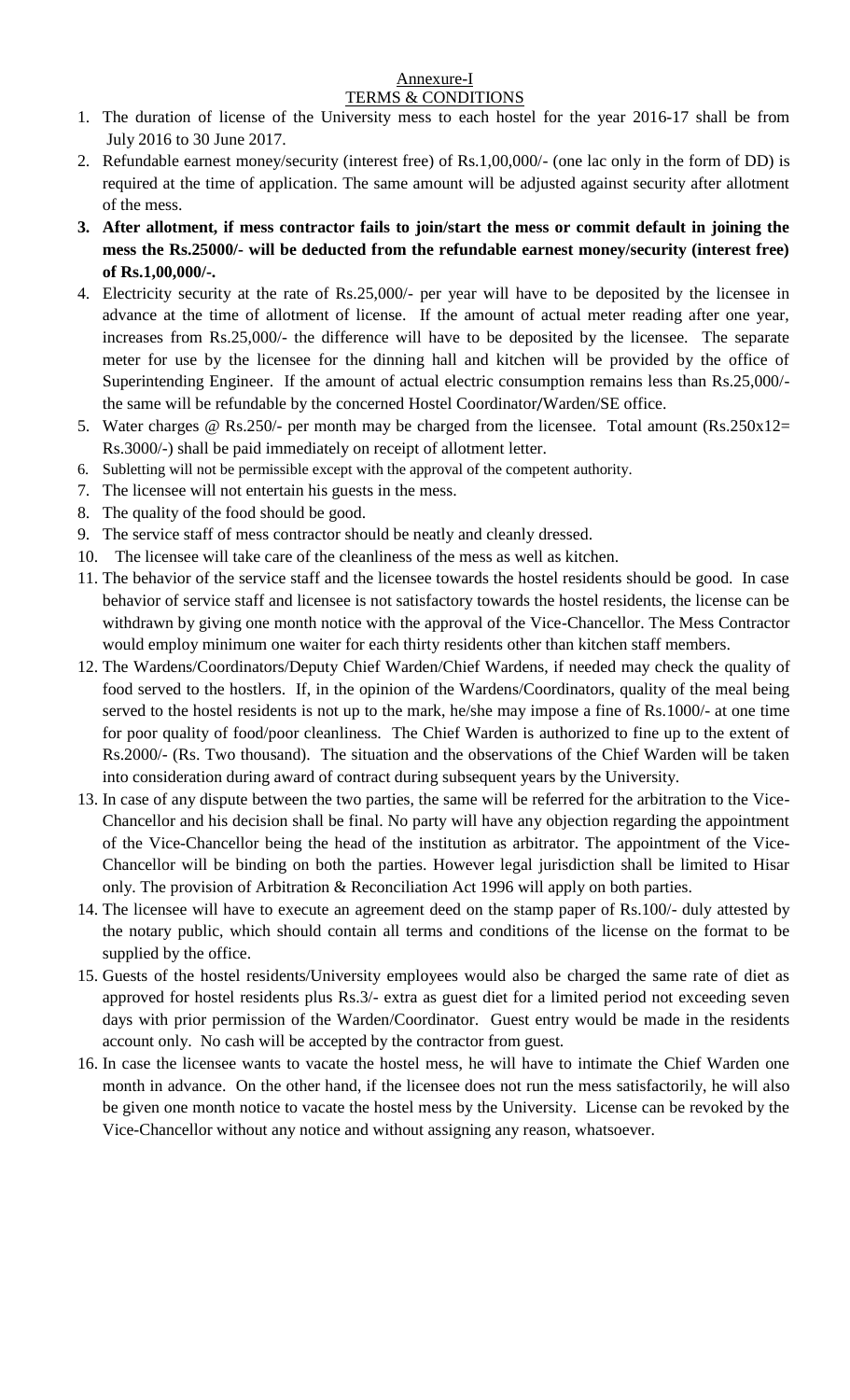- 17. The licensee will have to provide a towel, soap, sugar and sounf after every meal.
- 18. All hostel property inside the Mess Hall shall be the responsibility of the contractor. He will take care of all the items of the hostel in the Mess Hall/Common Room and any other items issued to him by the hostel office. Maintenance of the mess area/mess items will be borne by the mess contractor.
- 19. The licensee shall report on a monthly basis, in writing, to the Warden/Coordinator of the hostel in case there are any defaulters on account of non-payment of mess bill. To avoid any dispute regarding the mess bill, he shall maintain a register and allow the students to SIGN on a daily basis regarding the number of diets consumed. It shall be countersigned by the Mess Contractor in the presence of the hostel resident on a daily basis.
- 20. The approved weekly menu, recommended for breakfast & canteen items, Diet charges shall be prominently displayed on the Notice Board inside the Mess Hall. In case of non-availability of any vegetable/item, he should inform the Warden/Coordinator.
- 21. The mess contractor is not allowed to serve the food to outsider that is non resident of the respective hostel without prior written permission of the Warden/Coordinator/Chief Warden. In case of violation of this rule, a fine up to Rs.500/- will be imposed.
- 22. Utensils/mess items will be provided by the Hostel office. After completion of the mess contract, Mess contractor will return all the utensils/mess items in good condition to the hostel office.
- 23. The contractor will supply quality items. If the contractor cannot maintain the quality of the canteen items, such responsibility can be given to any vendor related to hostel.
- 24. The mess contractor will arrange for identity cards for his workers/staff and their antecedents may be got verified by local police and the report be submitted to the office of the Chief Warden and the Warden/Coordinator of the concerned Hostel.
- 25. No room service will be provided to the hostel residents except on genuine medical grounds, after the approval of Warden/Coordinator. In case of violation of this rule, a fine of Rs.100/- each will be imposed on the mess contractor as well as residents.
- 26. It will also be the responsibility & liability of contractor/agency to adhere to all the provision of ESI, EPF & other labour acts.
- 27. The Mess Contract Committee recommends the following additional instruction for the mess contractors for smooth operation of hostel functioning:-

If the food and service of the contractor is not upto the mark, the fine will be imposed in the following ascending order of warning:

- On Ist recorded warning: Diet of that particular time will not be added in all the students mess accounts.
- On IInd recorded warning: Diet of that particular whole day will not be added in all the students mess account.
- On IIIrd recorded warning: Security amount of the contractor will be forfeited.

On IVth recorded warning: The contract will be terminated.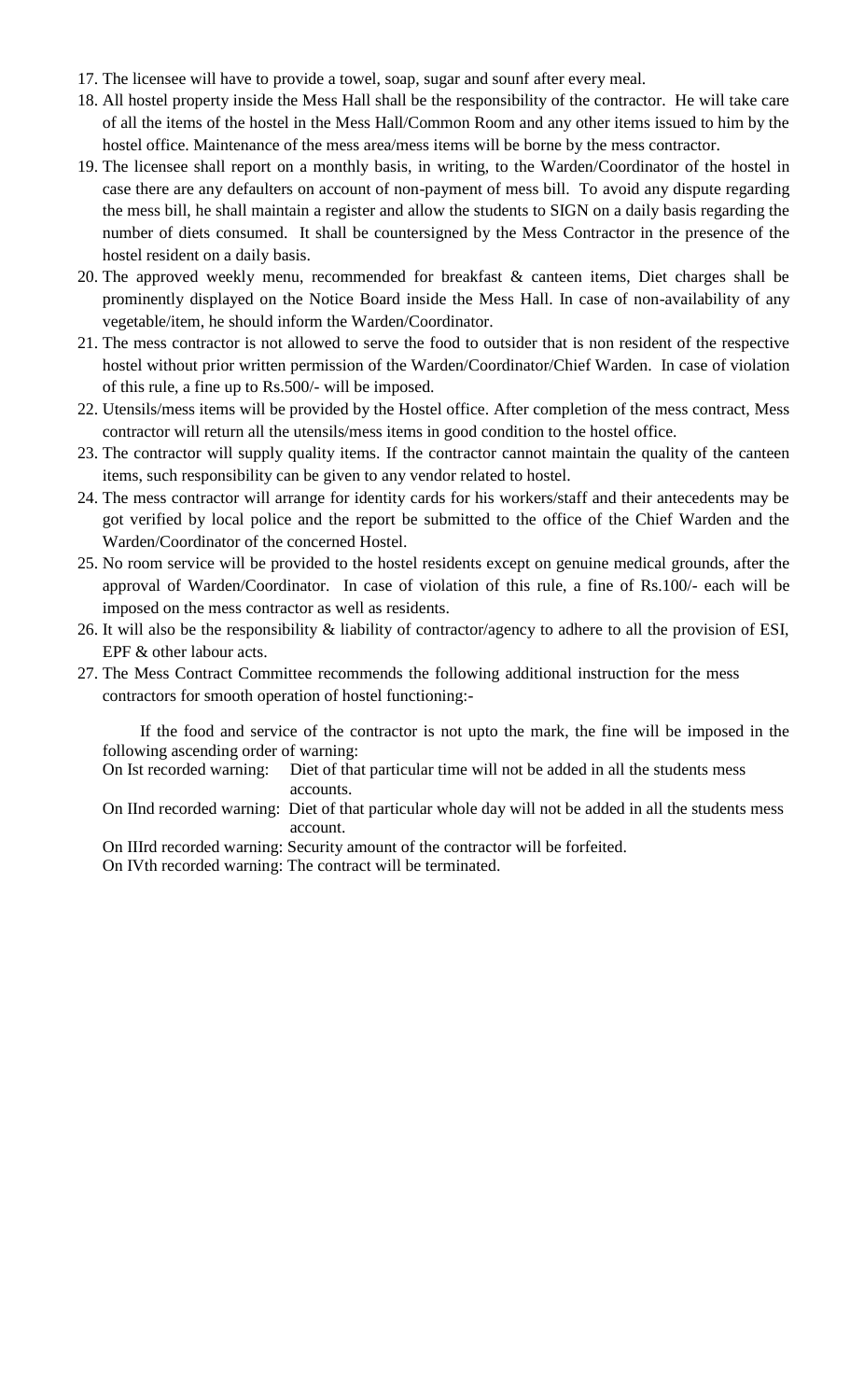# **Annexure-II**

# **Rate per-Diet Rs.28.00/- for Girls and Boys Hostels Lunch:**

- 1. Rice-Pulao/Boiled/Fried.
- 2. Chapati.
- 3. Curd/Raita.
- 4. Vegetable-Seasonable vegitable/Mix vegetable (Ingredients as available).
- 5. Dal (Curry)-Rajmah/Chana/Urad Chana/Ghiya/Chana Dal/Kofta Ghiya / Sambhar.
- 6. Salaad-Kheera/Onion/Kakadi/Tomato/Radish/Carrot (Seasonable/available).

## **Dinner:**

- 1. Rice.
- 2. Chapati.
- 3. Dry Vegetables Pumpkin/Ghiya/Tinda/Shimla Mirch (Seasonable/available).
- 4. Dal-Arhar/Mixed Dal/Masoor/Saboot Moong/Saboot Masoor.
- 5. Salad (with seasonal vegetables).
- 6. Desserts-Kheer (Rice/Seviyan) Halwa (Dal/Suji) Custard/Fruits.

Note:

Once in a week (Sunday) there shall be a special lunch whereby the above vegetable will be replaced by Matar-Paneer/Palak Paneer and Chapati's be replaced by puries. On Sunday break fast, Puri Chhole/Chhole Bhature may also be made available. Compulsory diets will be twenty diets per month. Further, The Warden/Coordinator/Chief Warden may waive off compulsory diets of the students on genuine ground.

| <b>LUNCH</b>  |              | <b>DINNER</b> |               |        |               |          |
|---------------|--------------|---------------|---------------|--------|---------------|----------|
| Rice          | Dal          | Vegetable     | Raita         | Dal    | Veg.          | Sweet    |
|               |              |               |               |        |               | Dish     |
| <b>Boiled</b> | Rajma        | Seasonal      | Raita         | Moong  | Shimla        | Rice     |
|               |              | Veg.          |               | Dal    | Mirch         | Kheer    |
| Fried         | Kadhi        | Soyabean      |               | Mixed  | <b>Bhindi</b> | Suji     |
|               |              | Badi          |               |        |               | Halwa    |
| Pulao         | White        | Aloo          | Ghiya Raita   | Chana  | Ghiya         | Fruit    |
|               | Chana        | Baingan       |               |        | Kofta         |          |
| <b>Boiled</b> | Sambher      | Aloo Matar    | Dahi/Bhalla   | Saboot | Pumpkin       | Gulab    |
|               |              |               |               | Moong  |               | Jamun/   |
|               |              |               |               |        |               | Rasgulla |
| Fried         | Urad         | Mix           | Vegetable     | Arhar  | Shimla        | Custard  |
|               | Rajma        | vegetable     | Raita         | Dal    | Mirch &       |          |
|               |              |               |               |        | Aloo          |          |
| <b>Boiled</b> | <b>Black</b> | <b>Bhindi</b> | Raita-Khira   | Urad   | Seasonal      | Two      |
|               | Gram         |               |               |        | Vegetable     | Banana/  |
|               |              |               |               |        |               | one      |
|               |              |               |               |        |               | Apple    |
| Pulao &       | White        | Matar         | i)Dahi        | Saboot | Mix           | Sevian   |
| Puri          | Chana        | Paneer/Palak  | <b>Bhalla</b> | Masoor | Vegetable     | Kheer    |
|               |              | Paneer        | ii)Ice        |        |               |          |
|               |              |               | Cream         |        |               |          |

## **Rate per-Diet Rs.28.00/-for Girls and Boys Hostels**

**WEEKLY MENU FOR HOSTEL MESS**